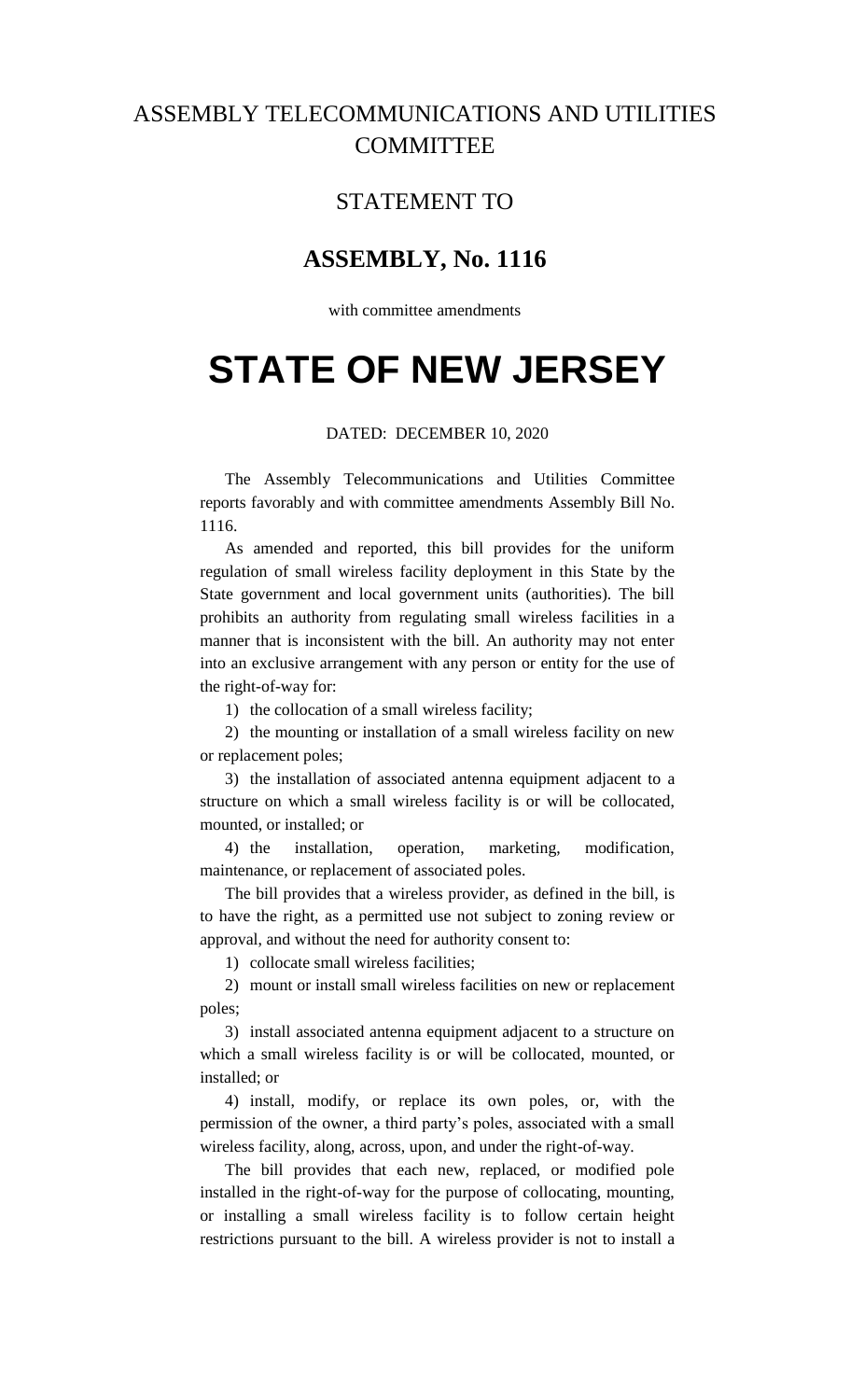new pole unless it has determined it cannot meet its service objectives by collocating on certain existing poles or structures. An authority may adopt aesthetics requirements governing the deployment of small wireless facilities and associated antenna equipment and poles in the right-of-way, subject to certain requirements pursuant to the bill. A wireless provider is to comply with undergrounding requirements that are consistent with the bill.

The bill requires a wireless provider to repair all damage to the right-of-way caused by the activities of the wireless provider and to return the right-of-way to its functional and aesthetic equivalence before the damage, pursuant to the competitively neutral, reasonable requirements and specifications of the authority. If the wireless provider fails to make the repairs required by the authority within a reasonable time after written notice, the authority may make those repairs and charge the applicable party the reasonable, documented cost of the repairs.

Under the bill, a wireless provider shall not be required to replace or upgrade an existing pole, except for reasons of structural necessity or compliance with applicable building codes. A wireless provider may, with the permission of the pole owner, replace or modify the existing pole, but any replacement or modification shall be consistent with the design aesthetics of the pole being modified or replaced. The bill requires wireless provider to notify an authority at least 30 days before the abandonment of a small wireless facility located within the authority's jurisdiction. Following receipt of the notice, the authority is to direct the wireless provider to remove all or any portion of the small wireless facility and associated antenna equipment that the authority determines would be in the best interest of the public. If the wireless provider fails to remove the abandoned small wireless facility within 90 days after the notice, the authority may undertake to remove the small wireless facility and recover the actual and reasonable expenses of the removal from the wireless provider, its successors, or assigns.

The bill allows an authority to require an applicant to obtain a permit for:

1) the collocation of a small wireless facility;

2) the mounting or installation of a small wireless facility on a new, modified, or replacement pole; or

3) the installation, modification, or replacement of a pole or antenna equipment as provided in the bill.

Each permit issued pursuant to the bill is to be of general applicability and is not to apply exclusively to a small wireless facility. An authority is to receive and process applications following certain requirements pursuant to the bill.

Under the bill, the rates, fees, and terms and conditions for any make-ready work to collocate, mount, or install a small wireless facility on an authority pole and to install associated antenna equipment are to be non-discriminatory, competitively neutral,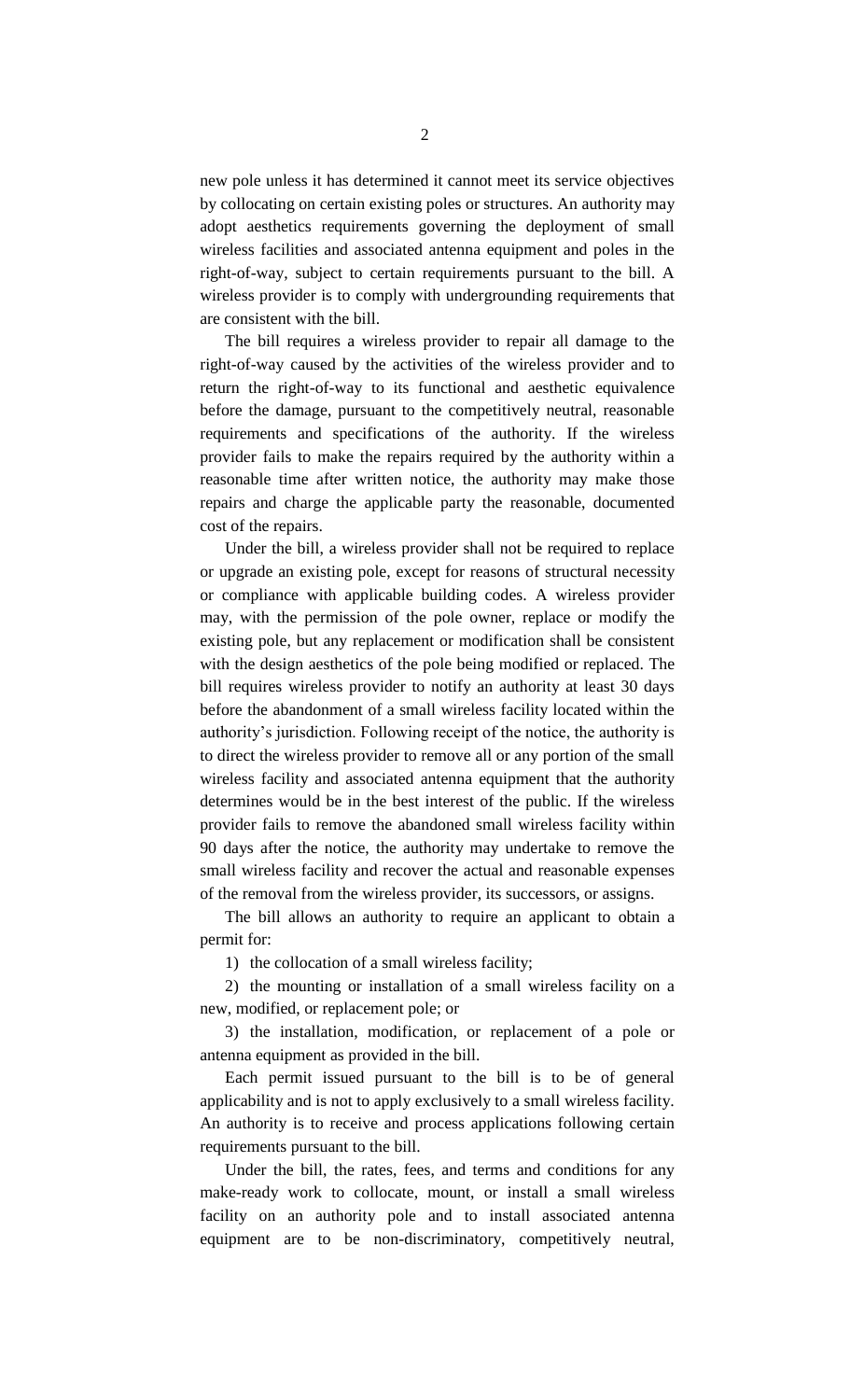commercially reasonable, and are to comply with the provisions of the bill. The bill further provides that all rates and fees established pursuant to the bill are to be a reasonable approximation of the authority's reasonable costs, and are to be applied by the authority in a non-discriminatory manner. An authority may not require a wireless provider to pay any rates, fees, or compensation to the authority or other person other than what is expressly authorized by the bill for the right to use or occupy the right-of-way for the collocation, mounting, or installation of a small wireless facility on a pole in the right-of-way, or for the installation, maintenance, modification, or replacement of associated antenna equipment or a pole in the right-of-way.

Application fees for any permit issued pursuant to the bill are not to exceed certain amounts pursuant to the bill.

The bill provides that an authority is not to have or exercise any jurisdiction or authority over the design, engineering, construction, installation, or operation of a small wireless facility located in an interior structure or upon the site of a campus, stadium, or athletic facility not owned or controlled by the authority, other than to require compliance with applicable building codes. Further, except as it relates to small wireless facilities subject to the permit and fee requirements established pursuant the bill or otherwise specifically authorized by State or federal law, an authority is not to adopt or enforce any regulations or requirements on the placement or operation of communications facilities in the right-of-way by a communications service provider authorized by federal, State, or local law to operate in the right-of-way, regulate any communications services, or impose or collect any tax, fee, rate, or charge for the provision of additional communications service over the communications service provider's communications facilities in the right-of-way.

The bill allows an authority to adopt an ordinance that makes available to wireless providers rates, fees, and other terms and conditions that comply with the provisions of the bill. In the absence of an ordinance, a wireless provider may install and operate a small wireless facility and any associated poles and antenna equipment under the requirements of the bill. An authority may not require a wireless provider to enter into an agreement to implement the provisions of the bill, but agreements are permissible if voluntary and non-discriminatory.

The bill provides that an authority may adopt reasonable indemnification, insurance, and bonding requirements related to a small wireless facility and associated pole permits and antenna equipment.

The bill provides that an authority may require a wireless provider to have in effect certain insurance coverage as provided in the bill. The bill also allows an authority to impose reasonable and nondiscriminatory requirements for bonds, escrow deposits, letters of credit, or any other type of financial surety to ensure removal of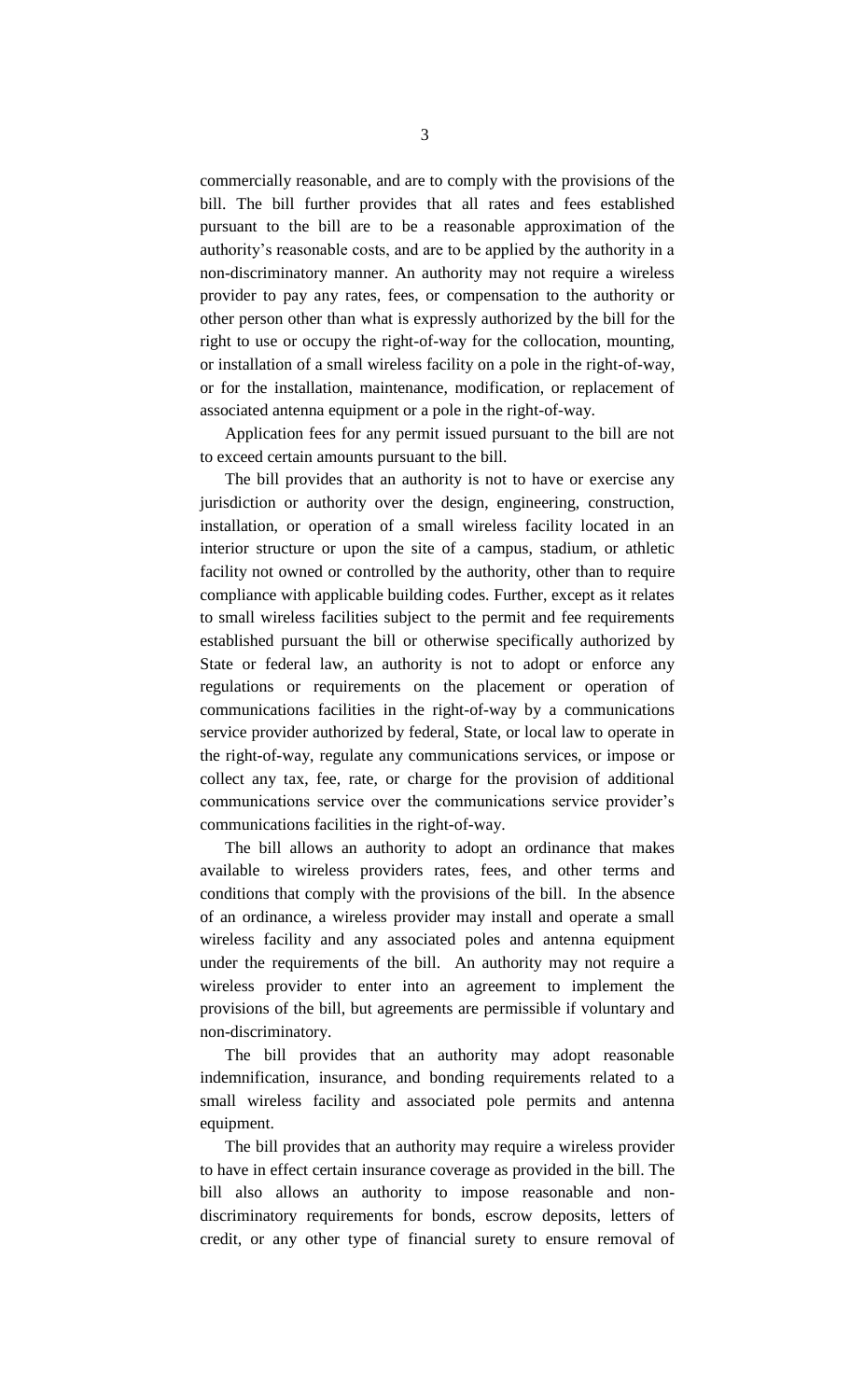abandoned or unused wireless facilities or damage to the right-of-way or authority property caused by the wireless provider or its agent.

The bill provides that a court of competent jurisdiction is to have jurisdiction to determine disputes arising pursuant to the bill. A dispute is to be pursued in accordance with accelerated docket or complaint procedures, where available.

This bill was pre-filed for introduction in the 2020-2021 session pending technical review. As amended and reported, the bill includes the changes required by technical review, which has been performed.

#### COMMITTEE AMENDMENTS:

The committee amended the bill to:

1) include in the bill's provisions the application to the State as an entity by including the State in the definition of "authority";

2) prohibit a wireless provider from applying to install a new pole under certain circumstances as provided in the bill;

3) provide that, for applications for new poles in the right-of-way in areas zoned for residential use, the authority may propose an alternate location in the right of way as provided in the bill;

4) require a wireless provider to repair all damage to a right-ofway and return the right-of-way to is functional and aesthetic equivalence;

5) provide that an authority may require that a wireless provider place underground fiber that is part of a small wireless facility and not in or on a pole or prohibit ground-mounted antenna equipment;

6) provide that, if an authority provides written notification to the applicant within 10 days of receiving an application certifying that it is experiencing an unusually high overall level of permitting activity, which prevents the authority from reviewing and processing the application by the deadline, the processing deadline may be extended automatically for up to 30 days;

7) provide that an applicant may file a consolidated application for up to 25 small wireless facilities provided that the small wireless facilities are substantially the same type and proposed for collocation on substantially the same types of structures;

8) prohibit an applicant from filing within a 60-day period, three consolidated applications or multiple applications that collectively seek permits for a combined total of more than 75 small wireless facilities and associated poles and antenna equipment;

9) provide that, if the State or another authority has declared an emergency and institutes a temporary moratorium that is generally applicable and competitively neutral to address the emergency, provisions of the bill prohibiting an authority from instituting a moratorium no longer apply;

10) increase the amounts of certain rates that may be charged by an authority for the use of a right-of-way as provided in the bill; and